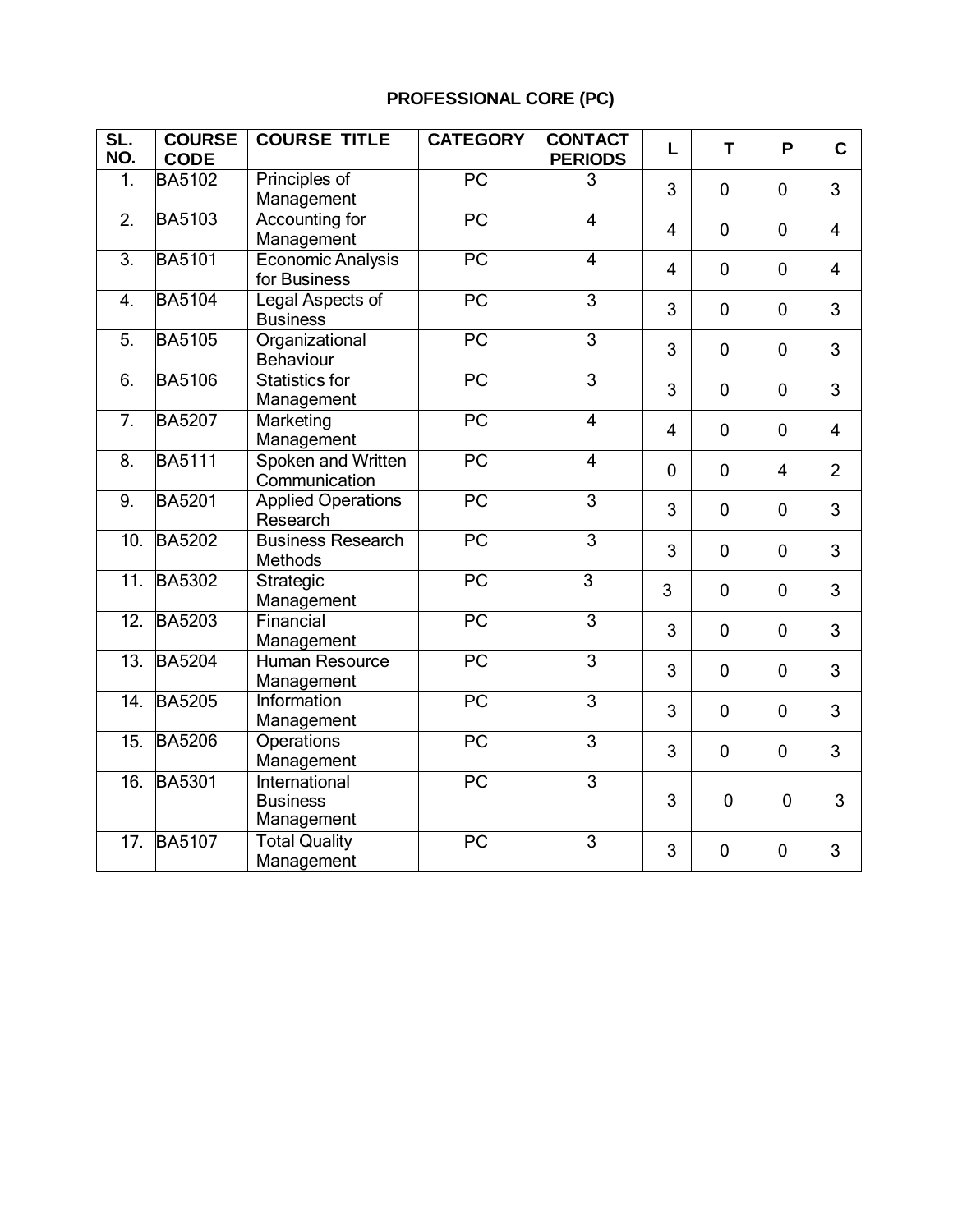#### **OBJECTIVES:**

 To introduce the concepts of scarcity and efficiency; to explain principles of micro economics relevant to managing an organization; to describe principles of macro economics to have the understanding of economic environment of business.

#### **UNIT I INTRODUCTION 8**

The themes of economics – scarcity and efficiency – three fundamental economic problems – society's capability – Production possibility frontiers (PPF) – Productive efficiency Vs economic efficiency – economic growth & stability – Micro economies and Macro economies – the role of markets and government – Positive Vs negative externalities.

### **UNIT II CONSUMER AND PRODUCER BEHAVIOUR 13**

Market – Demand and Supply – Determinants – Market equilibrium – elasticity of demand and supply – consumer behaviour – consumer equilibrium – Approaches to consumer behaviour – Production – Short-run and long-run Production Function – Returns to scale – economies Vs diseconomies of scale – Analysis of cost – Short-run and long-run cost function – Relation between Production and cost function.

### **UNIT III PRODUCT AND FACTOR MARKET 13**

Product market – perfect and imperfect market – different market structures – Firm's equilibrium and supply – Market efficiency – Economic costs of imperfect competition – factor market – Land, Labour and capital – Demand and supply – determination of factor price – Interaction of product and factor market – General equilibrium and efficiency of competitive markets.

#### **UNIT IV PERFORMANCE OF AN ECONOMY – MACRO ECONOMICS 13**

Macro-economic aggregates – circular flow of macroeconomic activity – National income determination – Aggregate demand and supply – Macroeconomic equilibrium – Components of aggregate demand and national income – multiplier effect – Demand side management – Fiscal policy in theory.

#### **UNIT V AGGREGATE SUPPLY AND THE ROLE OF MONEY 13**

Short-run and Long-run supply curve – Unemployment and its impact – Okun's law – Inflation and the impact – reasons for inflation – Demand Vs Supply factors –Inflation Vs Unemployement tradeoff – Phillips curve –short- run and long-run –Supply side Policy and management- Money market- Demand and supply of money – money-market equilibrium and national income – the role of monetary policy. **TOTAL: 60 PERIODS**

#### **OUTCOMES:**

• Students are expected to become familiar with both principles of micro and macro economics. They would also become familiar with application of these principles to appreciate the functioning of both product and input markets as well as the economy.

#### **REFERENCES :**

- 1. Paul A. Samuelson, William D. Nordhaus, Sudip Chaudhuri and Anindya Sen, Economics, 19thedition, Tata McGraw Hill, New Delhi, 2010.
- 2. William Boyes and Michael Melvin, Textbook of economics, Biztantra,  $9<sup>th</sup>$  Edition, 2012.
- 3. N. Gregory Mankiw, Principles of Economics, 7th edition, Cengage, New Delhi, 2014
- 4. Richard Lipsey and Alec Charystal, Economics, 12<sup>th</sup> edition, Oxford, University Press, New Delhi, 2011.
- 5. Karl E. Case and Ray C. fair, Principles of Economics, 12th edition, Pearson, Education Asia, New Delhi, 2014.

**4 0 0 4**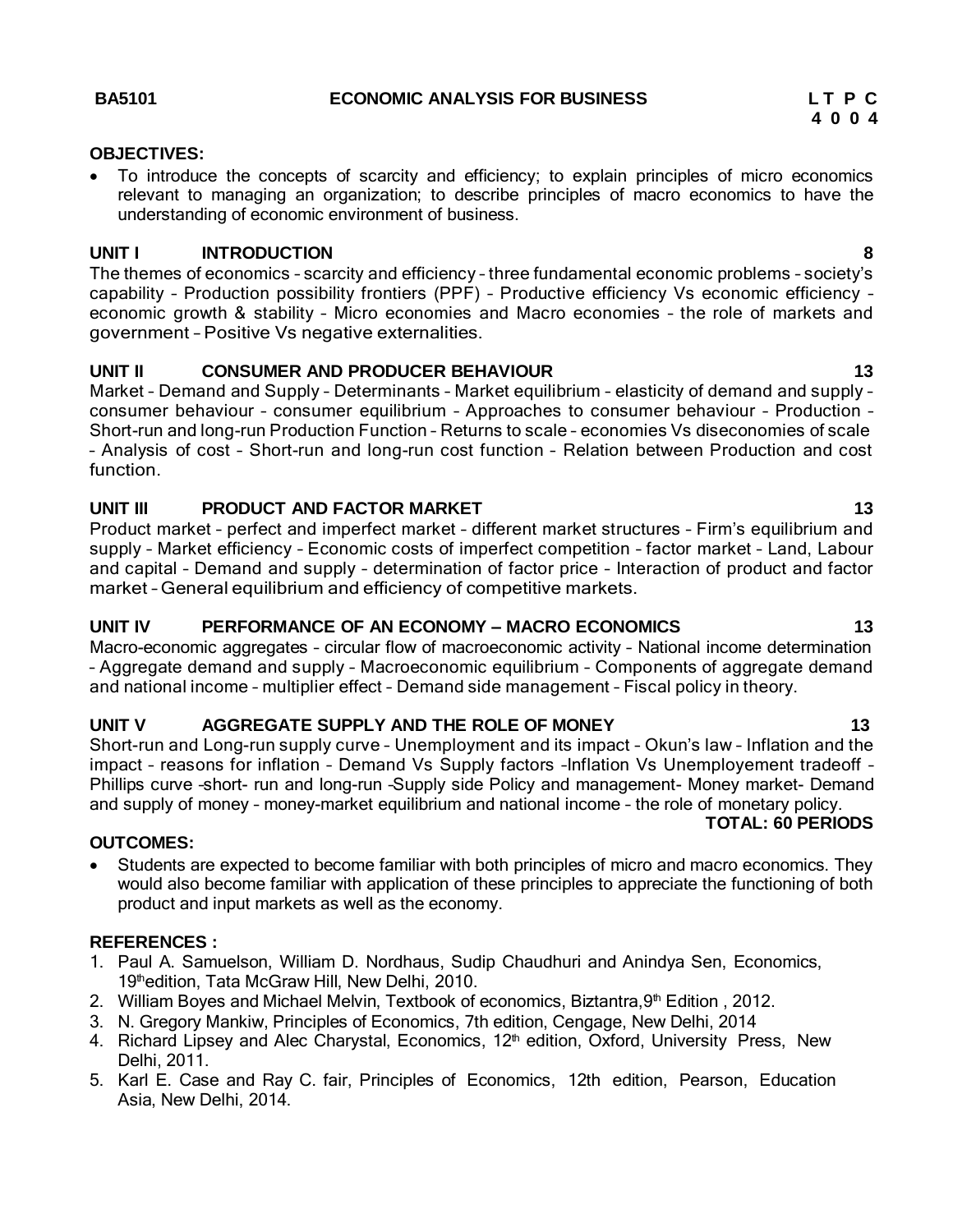#### **BA5102 PRINCIPLES OF MANAGEMENT L T P C**

#### **OBJECTIVES**:

• To familiarize the students to the basic concepts of management in order to aid in understanding how an organization functions, and in understanding the complexity and wide variety of issues managers face in today's business firms.

#### **UNIT I INTRODUCTION TO MANAGEMENT 9**

Organization- Management- Role of managers- Evolution of management thought- Organization and the environmental factors- Managing globally- Strategies for International business.

#### **UNIT II PLANNING 9**

Nature and purpose of planning- Planning process- Types of plans- Objectives- Managing by Objective (MBO) strategies- Types of strategies – Policies – Decision Making- Types of decision- Decision making process- Rational decision making process- Decision making under different conditions.

#### **UNIT III ORGANISING 9**

Nature and purpose of organizing- Organization structure- Line and staff authority- Departmentation-Span of control- Centralization and decentralization- Delegation of authority- Staffing- Selection and Recruitment- Career development- Career stages- Training- Performance appraisal

#### **UNIT IV DIRECTING 9**

Managing people- Communication- Hurdles to effective communication- Organization culture-Elements and types of culture- Managing cultural diversity.

#### **UNIT V CONTROLLING 9**

Process of controlling- Types of control- Budgetary and non-budgetary control techniques - Managing productivity- Cost control- Purchase control- Maintenance control- Quality control- Planning operations.

#### **TOTAL: 45 PERIODS**

#### **OUTCOMES:**

i) The students should be able to describe and discuss the elements of effective management, ii) discuss and apply the planning, organizing and control processes, iii) describe various theories related to the development of leadership skills, motivation techniques, team work and effective communication, iv) communicate effectively through both oral and written presentation.

#### **REFERENCES:**

- 1. Andrew J. Dubrin, Essentials of Management, Thomson Southwestern, 9<sup>th</sup> edition, 2012.
- 2. Samuel C. Certo and Tervis Certo, Modern management: concepts and skills, Pearson education,  $12<sup>th</sup>$  edition, 2012.
- 3. Harold Koontz and Heinz Weihrich, Essentials of management: An International & Leadership Perspective, 9<sup>th</sup> edition, Tata McGraw-Hill Education, 2012.
- 4. Don Hellriegel, Susan E. Jackson and John W. Slocum, Management- A competency-based approach, Thompson South Western, 11<sup>th</sup> edition, 2008.
- 5. Heinz Weihrich, Mark V Cannice and Harold Koontz, Management- A global entrepreneurial perspective, Tata McGraw Hill, 13<sup>th</sup> edition, 2010.
- 6. Stephen P. Robbins, David A.De Cenzo and Mary Coulter, Fundamentals of Management, Prentice Hall of India, 2012.

# **3 0 0 3**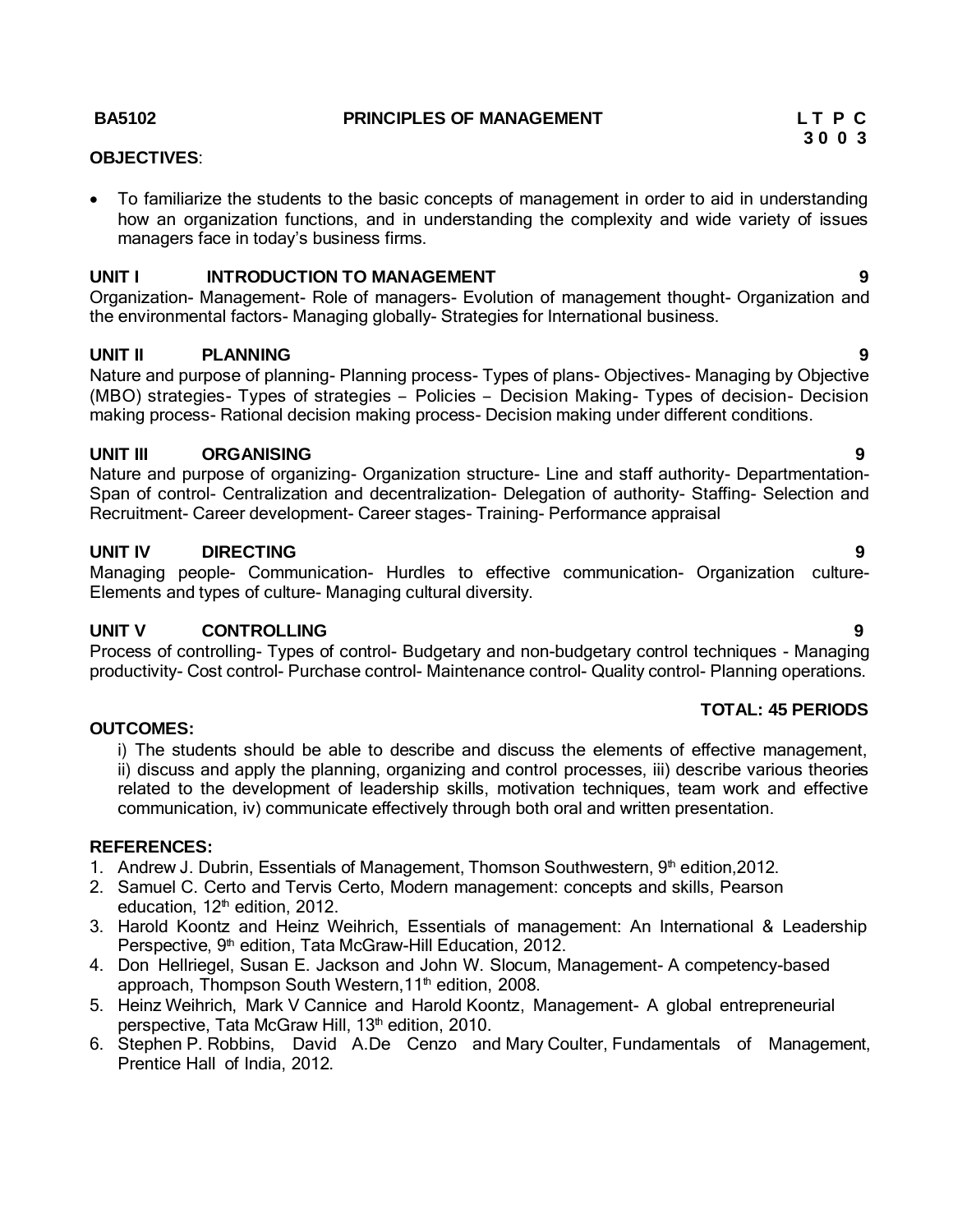**4 0 0 4**

- 
- 
- 
- 

### **TOTAL: 45+15 = 60 PERIODS**

### **OUTCOME**

Possess a managerial outlook at accounts**.**

### **REFERENCES :**

- 1. M.Y.Khan & P.K.Jain, Management Accounting, Tata McGraw Hill, 2011.
- 2. R.Narayanaswamy, Financial Accounting <sup>A</sup> managerial perspective, PHI Learning, New Delhi, 2011.
- 3. Jan Williams, Financial and Managerial Accounting The basis for business Decisions, 15thedition, Tata McGraw Hill Publishers, 2010.
- 4. Horngren, Surdem, Stratton, Burgstahler, Schatzberg, Introduction to Management Accounting, PHI Learning, 2011.
- 5. Stice & Stice, Financial Accounting Reporting and Analysis,  $8<sup>th</sup>$  edition, Cengage, 2010.
- 6. Singhvi Bodhanwala, Management Accounting -Text and cases, PHI Learning, 2009.
- 7. Ashish K. Battacharya, Introduction to Financial Statement Analysis, Elsevier, 2009.
- 8. Sawyers, Jackson, Jenkins, Arora, Managerial Accounting, 2<sup>nd</sup> edition, Cengage, 2011
- 9. Godwin, Alderman, Sanyal, Financial Accounting, 2<sup>nd</sup> edition, Cengage, 2011
- 10. Narashiman.M.S, Financial statement analysis, Cengage, 2016.

### **BA5103 ACCOUNTING FOR MANAGEMENT L T P C**

## **OBJECTIVES :**

- 
- 

# **UNIT I FINANCIAL ACCOUNTING 12**

Introduction to Financial, Cost and Management Accounting- Generally accepted accounting principles, Conventions and Concepts-Balance sheet and related concepts- Profit and Loss account and related concepts - Introduction to inflation accounting- Introduction to human resources accounting.

# **UNIT II COMPANY ACCOUNTS 12**

Meaning of Company -Maintenance of Books of Account-Statutory Books- Profit or Loss Prior to incorporation- Final Accounts of Company- Alteration of share capital- Preferential allotment, Employees stock option- Buyback of securities.

# **UNIT III ANALYSIS OF FINANCIAL STATEMENTS 12**

Analysis of financial statements – Financial ratio analysis, cash flow (as per Accounting Standard 3) and funds flow statement analysis.

# **UNIT IV COST ACCOUNTING 12**

Cost Accounts - Classification of manufacturing costs - Accounting for manufacturing costs. Cost Accounting Systems: Job order costing - Process costing- Activity Based Costing- Costing and the value chain- Target costing- Marginal costing including decision making- Budgetary Control & Variance Analysis - Standard cost system.

# **UNIT V ACCOUNTING IN COMPUTERISED ENVIRONMENT 12**

Significance of Computerised Accounting System- Codification and Grouping of Accounts-Maintaining the hierarchy of ledgers- Prepackaged Accounting software.

- Acquire a reasonable knowledge in accounts
- Analysis and evaluate financial statements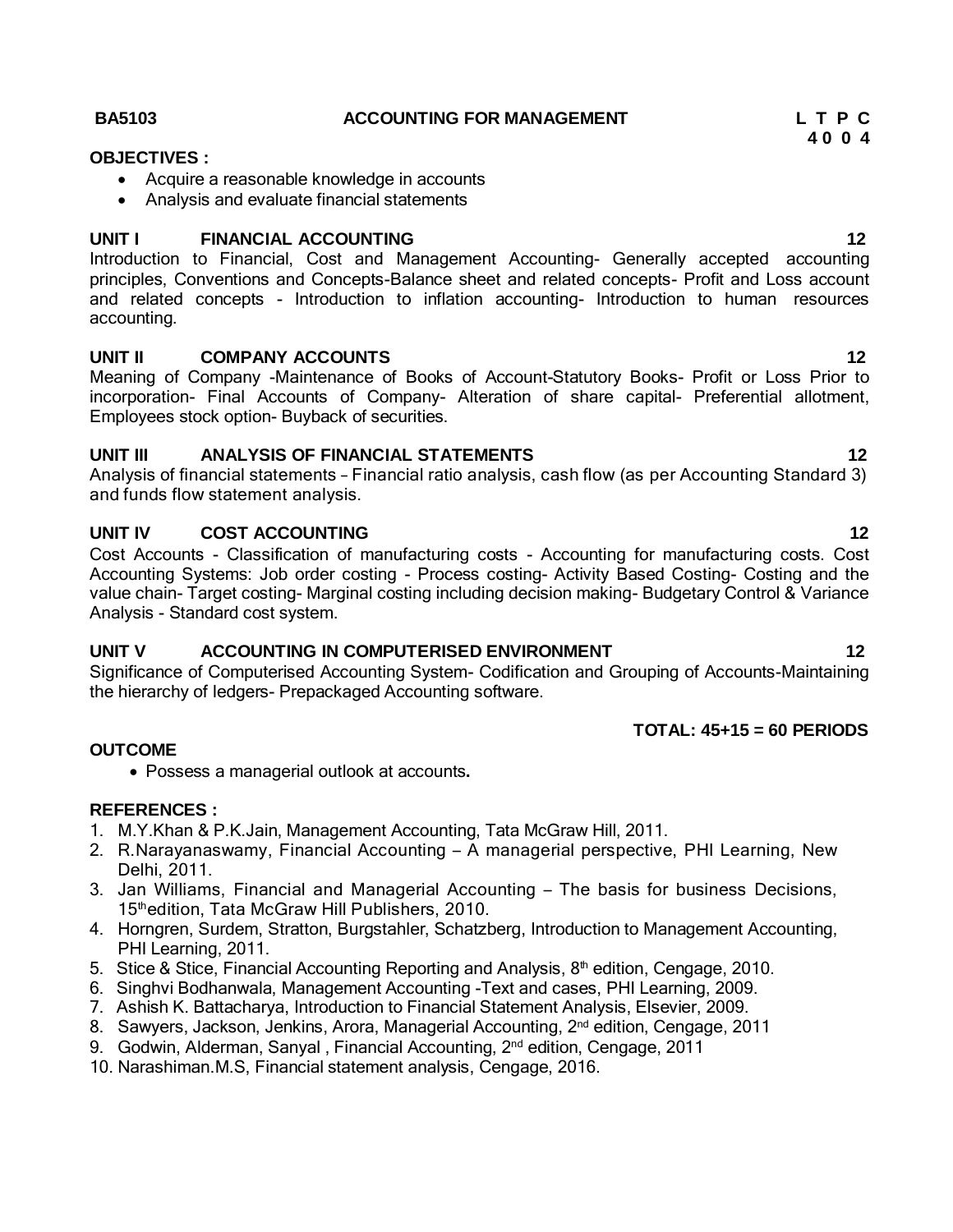#### **OBJECTIVE**:

 $\Box$  To create the knowledge of Legal perspective and its practices to improvise the business.

#### **UNIT I COMMERCIAL LAW 9**

#### **THE INDIAN CONTRACT ACT 1872**

Definition of contract, essentials elements and types of a contract, Formation of a contract, performance of contracts, breach of contract and its remedies, Quasi contracts - Contract Of Agency: Nature of agency, Creation and types of agents, Authority and liability of Agent and principal: Rights and duties of principal and agents, termination of agency.

#### **THE SALE OF GOODS ACT 1930**

Nature of Sales contract, Documents of title, risk of loss, Guarantees and Warranties, performance of sales contracts, conditional sales and rights of an unpaid seller - Negotiable Instruments Act 1881: Nature and requisites of negotiable instruments. Types of negotiable instruments, liability of parties, holder in due course, special rules for Cheque and drafts, discharge of negotiable instruments-GST

### **UNIT II COMPANY LAW 2013 (amended on 03.05.18) 9**

Major principles – Nature and types of companies, Formation, Memorandum and Articles of Association, Prospectus, Power, duties and liabilities of Directors, winding up of companies, Corporate Governance. Amendments of Companies Act, 2013

#### **UNIT III INDUSTRIAL LAW 9**

An Overview of Factories Act - Payment of Wages Act - Payment of Bonus Act - Industrial Disputes Act.

#### **UNIT IV CORPORATE TAX AND GST (amended on 03.05.18) 9**

Corporate Tax planning, Income Tax, Goods and Services Tax – Introduction, Objective, Classification and practical implications of GST

#### **UNIT V CONSUMER PROTECTION ACT AND INTRODUCTION OF CYBER LAWS 9**

Consumer Protection Act – Consumer rights, Procedures for Consumer greivances redressal, Types of consumer Redressal Mechanism and Forums- Competition Act 2002 - Cyber crimes, IT Act 2000 and 2002, Cyber Laws, Introduction of IPR – Copy rights, Trade marks, Patent Act.

#### **TOTAL: 45 PERIODS**

#### **OUTCOME**:

 Legal insight will be established in the business practices according to the situation of changing environment.

#### **TEXT BOOKS**

- 1. Kapoor, N. D.; Elements of Mercanlite Law, 30th edition, Sultan Chand & Sons, NewDelhi,2015
- 2. P. K. Goel, Business Law for Managers, Biztantatara Publishers, India, 2008.
- 3. Akhileshwar Pathack, Legal Aspects of Business, 4th Edition, Tata McGraw Hill, 2009.
- 4. P. P. S. Gogna, Mercantile Law, S. Chand & Co. Ltd., India, 11th Edition, 2015
- 5. Maheshwari, S.N. and S.K. Maheshwari; A Manual of Business Law, 6th Edition, Himalaya Publishing House, 2015.
- 6. V.S.Datey, GST Ready Reckoner, Taxmann Publishing, July 2017.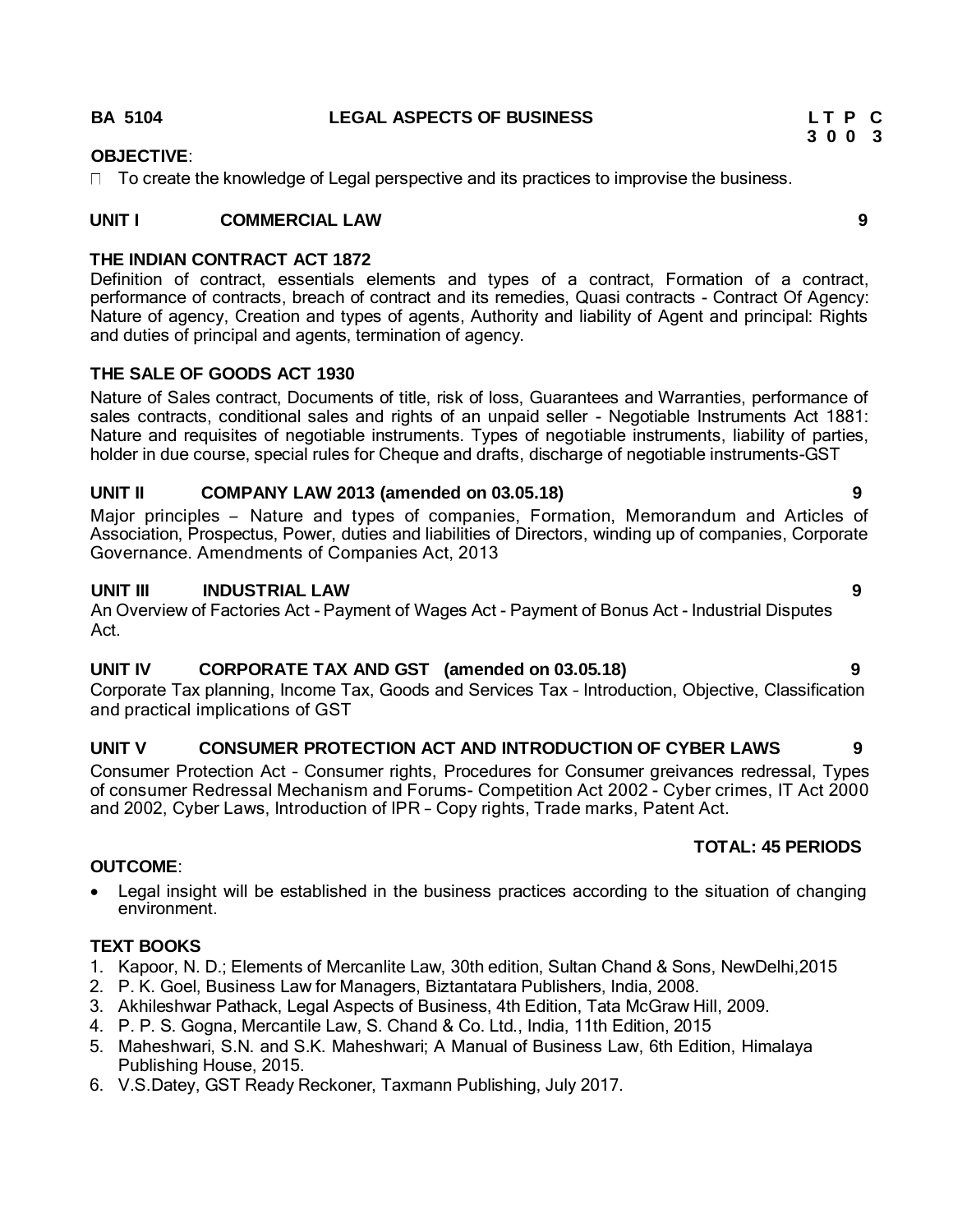### **OBJECTIVE:**

 To provide an overview of theories and practices in organizational behavior in individual, group and organizational level.

### **UNIT I FOCUS AND PURPOSE 5**

Definition, need and importance of organizational behaviour – Nature and scope – Frame work – Organizational behaviour models.

### **UNIT II INDIVIDUAL BEHAVIOUR 12**

Personality – types – Factors influencing personality – Theories – Learning – Types of learners – The learning process – Learning theories – Organizational behaviour modification.

Misbehaviour – Types – Management Intervention. Emotions - Emotional Labour – Emotional Intelligence – Theories. Attitudes – Characteristics – Components – Formation – Measurement-Values. Perceptions – Importance – Factors influencing perception – Interpersonal perception-Impression Management. Motivation – Importance – Types – Effects on work behavior.

### **UNIT III GROUP BEHAVIOUR 10**

Organization structure – Formation – Groups in organizations – Influence – Group dynamics – Emergence of informal leaders and working norms – Group decision making techniques – **Team building -** Interpersonal relations – Communication – Control.

### **UNIT IV LEADERSHIP AND POWER 8**

Meaning – Importance – Leadership styles – Theories – Leaders Vs Managers – Sources of power – Power centers – Power and Politics.

### **UNIT V DYNAMICS OF ORGANIZATIONAL BEHAVIOUR 10**

Organizational culture and climate – Factors affecting organizational climate – Importance. Job satisfaction – Determinants – Measurements – Influence on behavior. Organizational change – Importance – Stability Vs Change – Proactive Vs Reaction change – the change process – Resistance to change – Managing change. Stress – Work Stressors – Prevention and Management of stress – Balancing work and Life. Organizational development – Characteristics – objectives –. Organizational effectiveness Developing Gender sensitive workplace **TOTAL: 45 PERIODS**

#### **OUTCOME:**

 Students will have a better understanding of human behavior in organization. They will know the framework for managing individual and group performance.

#### **REFERENCES :**

- 1. Stephen P. Robins, Organisational Behavior, PHI Learning / Pearson Education, Edition 17, 2016 (Global edition)
- 2. Fred Luthans, Organisational Behavior, McGraw Hill, 12<sup>th</sup> Edition,
- 3. Mc Shane & Von Glinov, Organisational Behaviour, 4<sup>th</sup> Edition, Tata Mc Graw Hill, 2007.
- 4. Nelson, Quick, Khandelwal. ORGB An innovative approach to learning and teaching. Cengage, 2<sup>nd</sup> edition. 2012
- 5. Ivancevich, Konopaske & Maheson, Oranisational Behaviour & Management, 7<sup>th</sup> edition, Tata McGraw Hill, 2008.
- 6. Udai Pareek, Understanding Organisational Behaviour, 3rd Edition, Oxford Higher Education, 2011.
- 7. Jerald Greenberg, Behaviour in Organization, PHI Learning.  $10<sup>th</sup>$  edition. 2011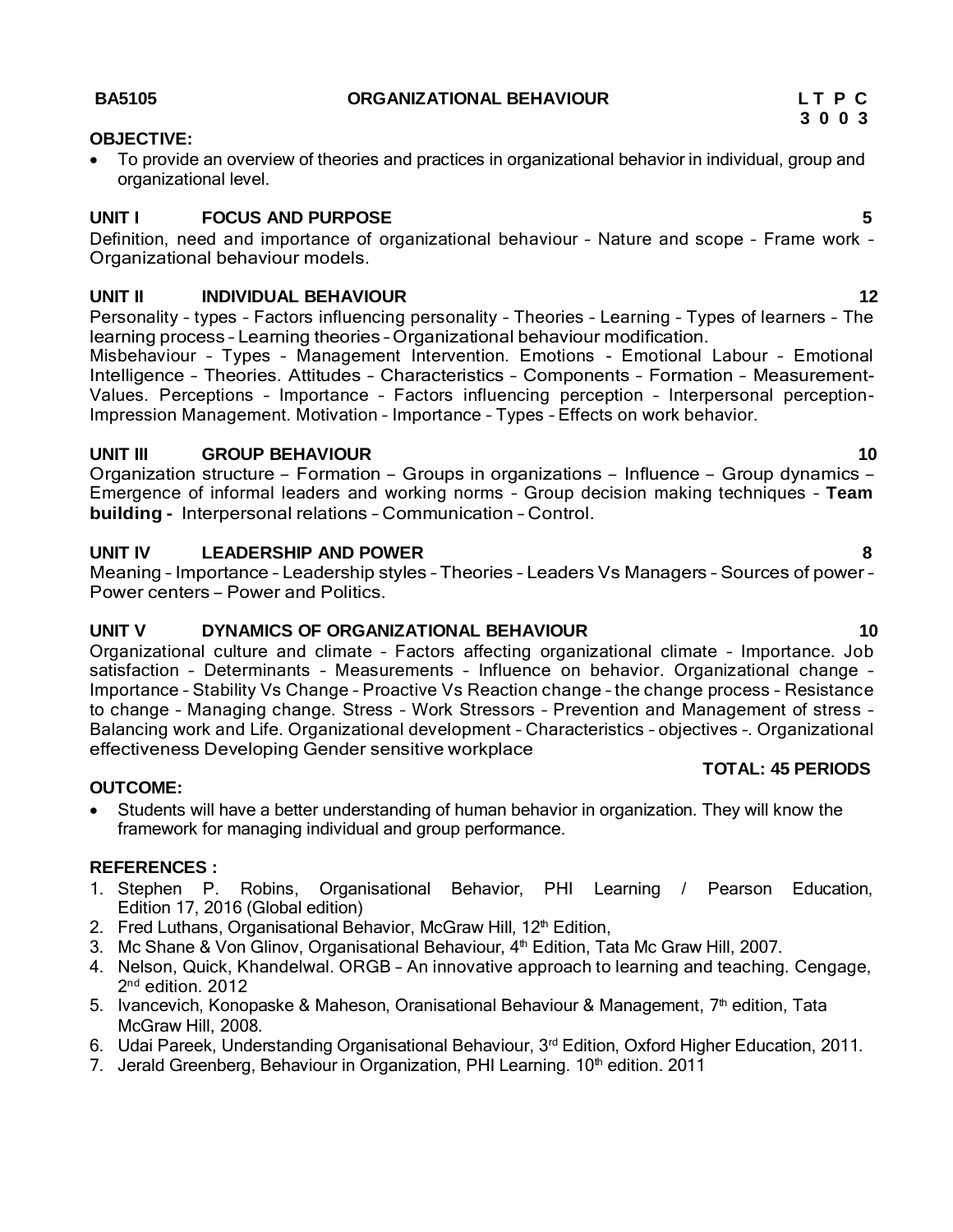#### **BA5106 STATISTICS FOR MANAGEMENT L T P C**

#### **OBJECTIVE:**

To learn the applications of statistics in business decision making.

#### **UNIT I INTRODUCTION 9**

Basic definitions and rules for probability, conditional probability independence of events, Baye's theorem, and random variables, Probability distributions: Binomial, Poisson, Uniform and Normal distributions.

#### **UNIT II SAMPLING DISTRIBUTION AND ESTIMATION 9**

Introduction to sampling distributions, sampling distribution of mean and proportion, application of central limit theorem, sampling techniques. Estimation: Point and Interval estimates for population parameters of large sample and small samples, determining the sample size.

#### **UNIT III TESTING OF HYPOTHESIS - PARAMETIRC TESTS 9**

Hypothesis testing: one sample and two sample tests for means and proportions of large samples (ztest), one sample and two sample tests for means of small samples (t-test), F-test for two sample standard deviations. ANOVA one and two way.

#### **UNIT IV NON-PARAMETRIC TESTS 9**

Chi-square test for single sample standard deviation. Chi-square tests for independence of attributes and goodness of fit. Sign test for paired data. Rank sum test. Kolmogorov-Smirnov – test for goodness of fit, comparing two populations. Mann – Whitney U test and Kruskal Wallis test. One sample run test.

#### **UNIT V CORRELATION AND REGRESSION 9**

Correlation – Coefficient of Determination – Rank Correlation – Regression – Estimation of Regression line – Method of Least Squares – Standard Error of estimate.

### **TOTAL: 45 PERIODS**

#### **OUTCOME:**

To facilitate objective solutions in business decision making under subjective conditions.

#### **REFERENCES:**

- 1. Richard I. Levin, David S. Rubin, Sanjay Rastogi Masood Husain Siddiqui, Statistics for Management, Pearson Education, 7th Edition, 2016.
- 2. Prem.S.Mann, Introductory Statistics, 7th Edition, Wiley India, 2016.
- 3. Gareth James, Daniela Witten, Trevor Hastie, Robert Tibshirani, An Introduction to Statistical Learning with Applications in R, Springer, 2016.
- 4. Aczel A.D. and Sounderpandian J., "Complete Business Statistics", 6th edition, Tata McGraw Hill Publishing Company Ltd., New Delhi, 2012.
- 5. Anderson D.R., Sweeney D.J. and Williams T.A., Statistics for business and economics, 11th edition, Thomson (South – Western) Asia, Singapore, 2012.
- 6. N. D. Vohra, Business Statistics, Tata McGraw Hill, 2012.
- 7. Ken Black, Applied Business Statistics, 7th Edition, Wiley India Edition, 2012.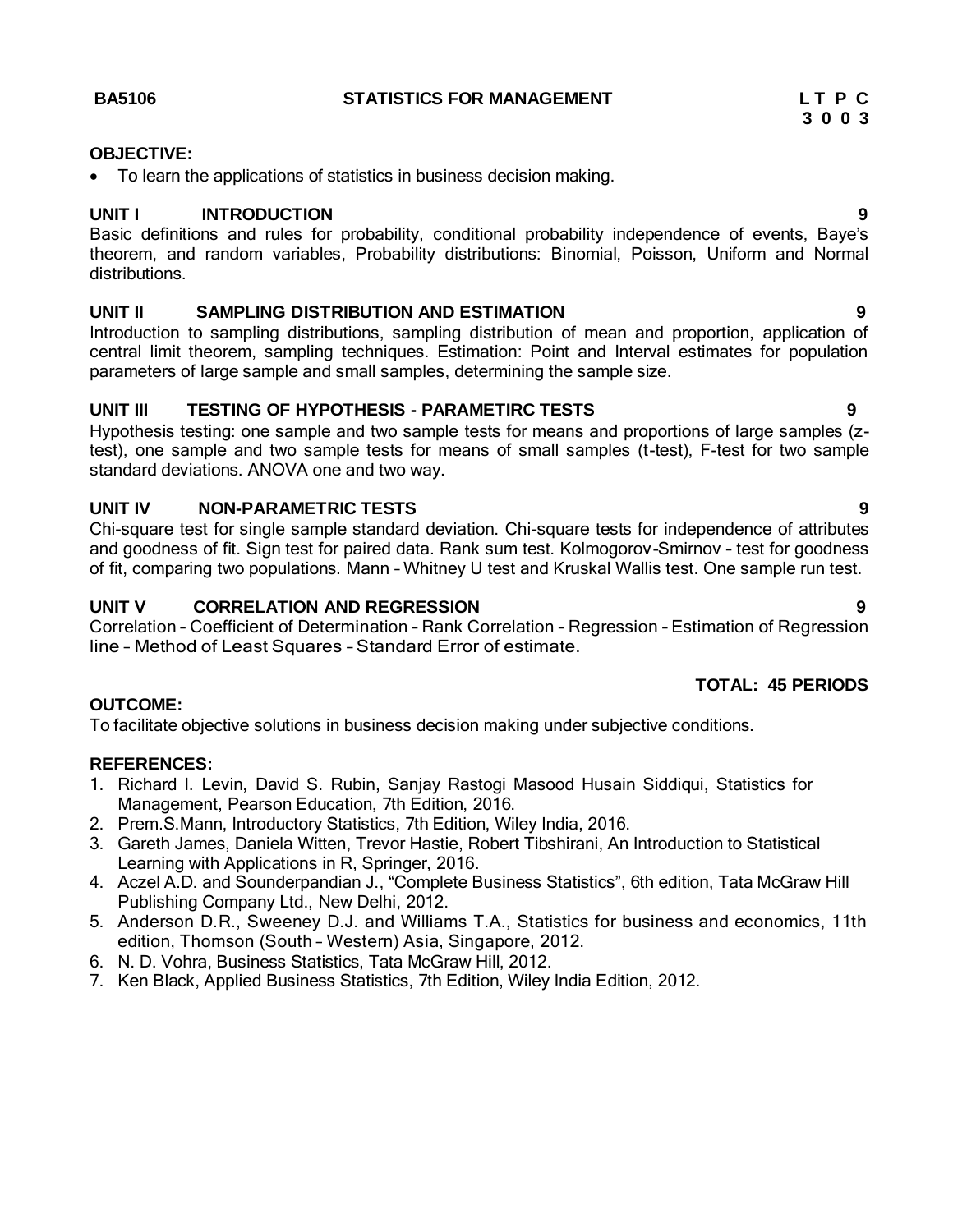#### **BA5107 TOTAL QUALITY MANAGEMENT L T P C**

#### **OBJECTIVE**:

To learn the quality philosophies and tools in the managerial perspective.

#### **UNIT I INTRODUCTION 9**

Quality – vision, mission and policy statements. Customer Focus – customer perception of quality, Translating needs into requirements, customer retention. Dimensions of product and service quality. Cost of quality.

#### **UNIT II PRINCIPLES AND PHILOSOPHIES OF QUALITY MANAGEMENT 9**

Overview of the contributions of Deming, Juran Crosby, Masaaki Imai, Feigenbaum, Ishikawa, Taguchi techniques – introduction, loss function, parameter and tolerance design, signal to noise ratio. Concepts of Quality circle, Japanese 5S principles and 8D methodology.

#### **UNIT III STATISTICAL PROCESS CONTROL 9**

Meaning and significance of statistical process control (SPC) – construction of control charts for variables and attributed. Process capability – meaning, significance and measurement – Six sigma concepts of process capability. Reliability concepts – definitions, reliability in series and parallel, product life characteristics curve.Total productive maintenance (TMP), Terotechnology. Business process Improvement (BPI) – principles, applications, reengineering process, benefits and limitations.

#### **UNIT IV TOOLS AND TECHNIQUES FOR QUALITY MANAGEMENT 9**

Quality functions development (QFD) – Benefits, Voice of customer, information organization, House of quality (HOQ), building a HOQ, QFD process. Failure mode effect analysis (FMEA) – requirements of reliability, failure rate, FMEA stages, design, process and documentation. Seven Tools (old & new). Bench marking and POKA YOKE.

#### **UNIT V QUALITY SYSTEMS ORGANIZING AND IMPLEMENTATION 9**

Introduction to IS/ISO 9004:2000 – quality management systems – guidelines for performance improvements. Quality Audits. TQM culture, Leadership – quality council, employee involvement, motivation, empowerment, recognition and reward - TQM framework, benefits, awareness and obstacles.

#### **OUTCOME:**

 To apply quality philosophies and tools to facilitate continuous improvement and ensure customer delight.

#### **REFERENCES :**

- 1. Dale H.Besterfield, Carol Besterfield Michna, Glen H. Besterfield, Mary Besterfield Sacre, Hermant – Urdhwareshe, Rashmi Urdhwareshe, Total Quality Management, Revised Third edition, Pearson Education, 2011
- 2. Shridhara Bhat K, Total Quality Management Text and Cases, Himalaya Publishing House, II Edition 2010
- 3. Douglas C. Montgomory, Introduction to Statistical Quality Control, Wiley Student Edition, 4<sup>th</sup> Edition, Wiley India Pvt Limited, 2008.
- 4. James R. Evans and William M. Lindsay, The Management and Control of Quality,Sixth Edition, Thomson, 2005.
- 5. Poornima M.Charantimath, Total Quality Management, Pearson Education, Second Edition , 2011
- 6. Indian standard quality management systems Guidelines for performance improvement (Fifth Revision), Bureau of Indian standards, New Delhi.

**TOTAL: 45 PERIODS**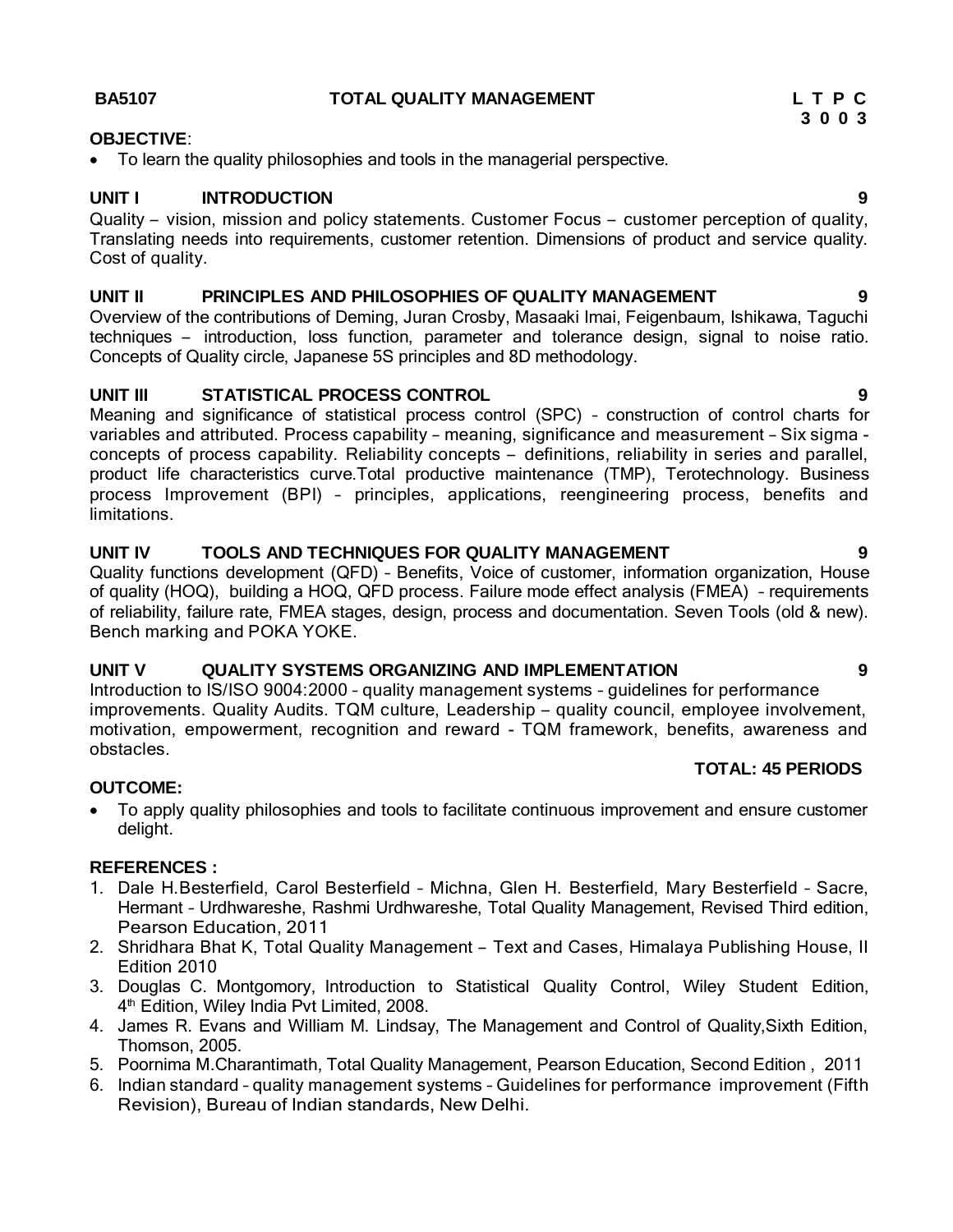#### **BA5111 SPOKEN AND WRITTEN COMMUNICATION L T P C**

#### **OBJECTIVES :**

- To familiarize learners with the mechanics of writing
- To enable learners to write in English precisely and effectively.
- To enable learners to speak fluently and flawlessly in all kinds of communicative contexts with all nationalities.

#### **UNIT I PERSONAL COMMUNICATION 12**

Day-to-day conversation with family members, neighbours, relatives, friends on various topics, context specific - Journal writing, mails/emails, SMS, greeting cards, situation based – accepting/declining invitations, congratulating, consoling, conveying information, oral reports, extempore.

### **UNIT II EMPLOYABILITY SKILLS 12**

Interview skills – HR and technical – Types of interview, preparation for interview, mock interview, Group Discussion – Communication skills in Group Discussion, Structure of GD, GD process, successful GD techniques. Time management and effective planning – identifying barriers to effective time management, time management techniques, relationship between time management and stress management.

#### **UNIT III WORK PLACE COMMUNICATION 12**

e-mails, minutes, reports of different kinds – annual report, status report, survey report, proposals, memorandums, presentations, interviews, profile of institutions, speeches, responding to enquiries, complaints, resumes, applications, summarizing, strategies for writing.

#### **UNIT IV RESEARCH WRITING 12**

Articles for publication (Journals), developing questionnaire, writing abstract, dissertation, qualities of research writing, data (charts, tables) analysis, documentation.

### **UNIT V WRITING FOR MEDIA AND CREATIVE WRITING 12**

Features for publication (Newspapers, magazines, newsletters, notice-board), case studies, short stories, travelogues, writing for children, translation, techniques of writing.

#### **TOTAL: 60 PERIODS**

Note: It is an activity based course. Student individually or as a group can organize event(s), present term papers etc. This will be evaluated by the faculty member(s) handling the course and the consolidated marks can be taken as the final mark.

#### No end semester examination is required for this course.

#### **OUTCOMES :**

#### **Learners should be able to**

- Get into the habit of writing regularly.
- Express themselves in different genres of writing from creative to critical to factual writing.
- Take part in print and online media communication
- Read quite widely to acquire a style of writing and
- Identify their area of strengths and weaknesses in writing.
- Speak confidently with any speakers of English, including native speakers.
- Speak effortlessly in different contexts informal and formal.

**0 0 4 2**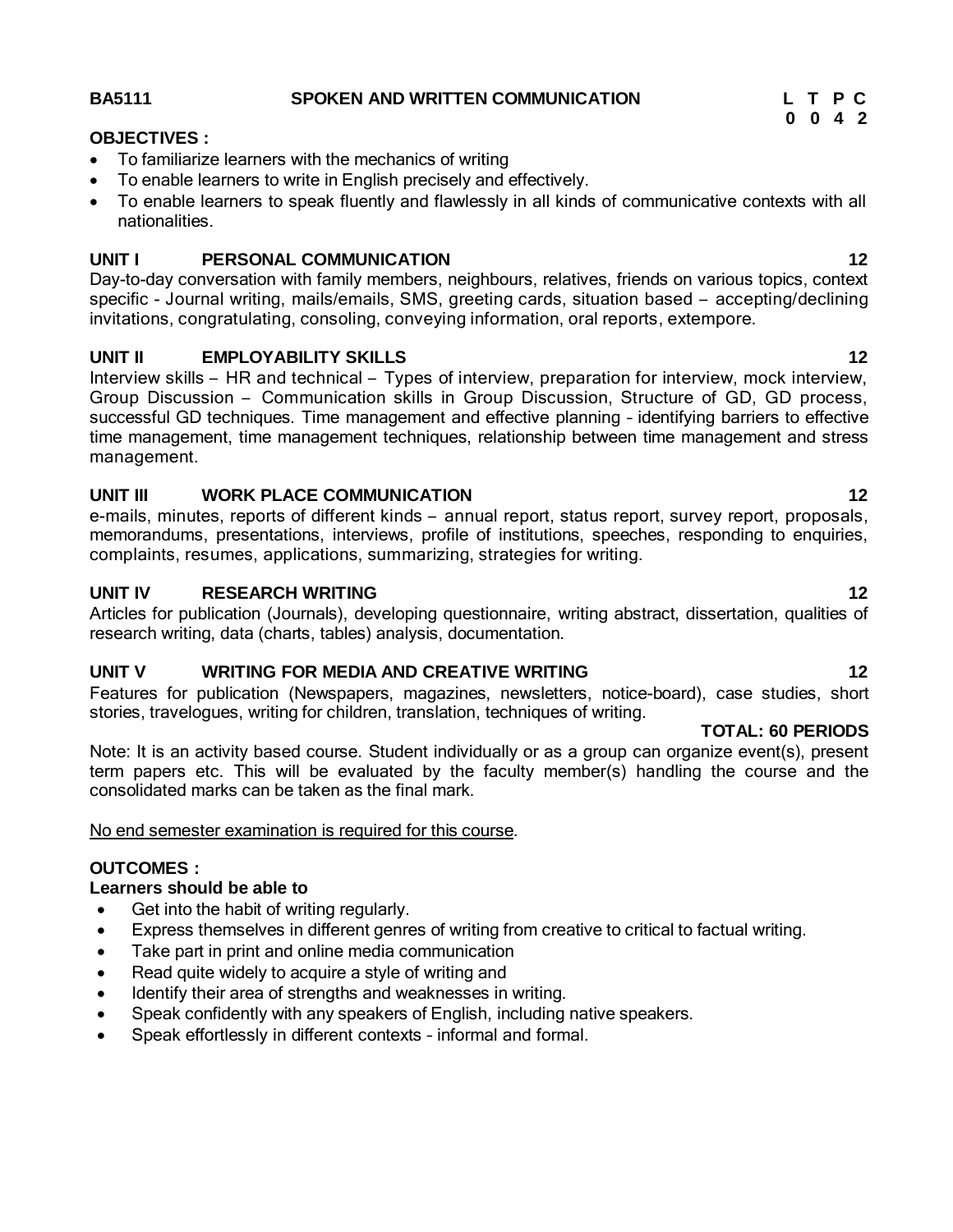#### **REFERENCES :**

- 1. Raymond V Lesikar, John D Pettit, and Mary E Flatly, 2009. Lesikar's Basic Business Communication, 11<sup>th</sup> ed. Tata McGraw-Hill, New Delhi.
- 2. E.H. McGrath, S.J. 2012, Basic Managerial Skills for All. 9<sup>th</sup> ed. Prentice-Hall of India, New Delhi.

Management books

|                                                                                       | Robin Sharma-     | The greatness guide                                       |  |  |
|---------------------------------------------------------------------------------------|-------------------|-----------------------------------------------------------|--|--|
|                                                                                       |                   | Steven Covey - 7 Habits of Effective people               |  |  |
|                                                                                       |                   | Arindham Chaudhuri- Count your chickens before they hatch |  |  |
|                                                                                       | Ramadurai -       | <b>TCS Story</b>                                          |  |  |
| <b>Blogs</b>                                                                          |                   | : Seth Godwin, Guy Kawasaki, Kiruba Shankar               |  |  |
| Review                                                                                |                   | : Harvard Business review                                 |  |  |
| Reports                                                                               | : Deloitte Netsis |                                                           |  |  |
| Magazines                                                                             |                   | : Bloomberg Businessweek, Economist                       |  |  |
| 3. Richard Denny, 'Communication to Win; Kogan Page India Pvt. Ltd., New Delhi, 2008. |                   |                                                           |  |  |

#### **BA5201 APPLIED OPERATIONS RESEARCH L T P C 3 0 0 3**

#### **OBJECTIVE:**

To learn the concepts of operations research applied in business decision making.

#### **UNIT I INTRODUCTION TO LINEAR PROGRAMMING (LP) 9**

Introduction to applications of operations research in functional areas of management. Linear Programming-formulation, solution by graphical and simplex methods (Primal - Penalty, Two Phase), Special cases. Dual simplex method. Principles of Duality. Sensitivity Analysis.

#### **UNIT II LINEAR PROGRAMMING EXTENSIONS 9**

Transportation Models (Minimising and Maximising Problems) – Balanced and unbalanced Problems – Initial Basic feasible solution by N-W Corner Rule, Least cost and Vogel's approximation methods. Check for optimality. Solution by MODI / Stepping Stone method. Case of Degeneracy. Transhipment Models. Assignment Models (Minimising and Maximising Problems) – Balanced and Unbalanced Problems. Solution by Hungarian and Branch and Bound Algorithms. Travelling Salesman problem. Crew Assignment Models.

#### **UNIT III INTEGER PROGRAMMING AND GAME THEORY 9**

Solution to pure and mixed integer programming problem by Branch and Bound and cutting plane algorithms. Game Theory-Two person Zero sum games-Saddle point, Dominance Rule, Convex Linear Combination (Averages), methods of matrices, graphical and LP solutions.

#### **UNIT IV INVENTORY MODELS, SIMULATION AND DECISION THEORY 9**

Inventory Models – EOQ and EBQ Models (With and without shortages), Quantity Discount Models. Decision making under risk – Decision trees – Decision making under uncertainty. Monte-carlo simulation.

#### **UNIT V QUEUING THEORY AND REPLACEMENT MODELS 9**

Queuing Theory - single and Multi-channel models – infinite number of customers and infinite calling source. Replacement Models-Individuals replacement Models (With and without time value of money) – Group Replacement Models.

#### **TOTAL: 45 PERIODS**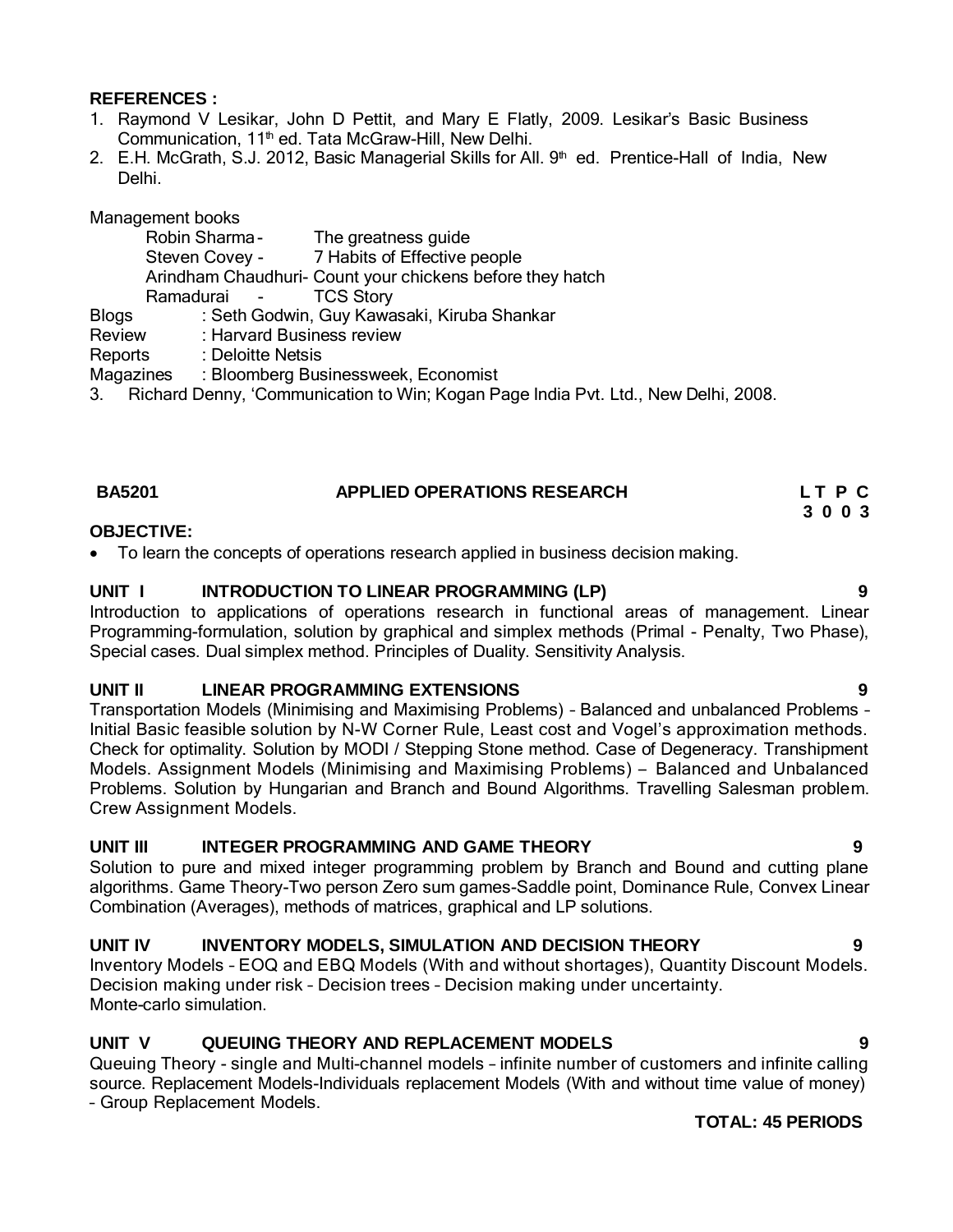### **OUTCOME:**

 To facilitate quantitative solutions in business decision making under conditions of certainty, risk and uncertainty.

#### **REFERENCES :**

- 1. Paneerselvam R., Operations Research, Prentice Hall of India, Fourth Print, 2008.
- 2. N. D Vohra, Quantitative Techniques in Management,Tata Mcgraw Hill, 2010.
- 3. Hamdy A Taha, Introduction to Operations Research, Prentice Hall India, Ninth Edition, 2010.
- 4. Anderson , Sweeney Williams Solutions Manual to Accompany AnIntroduction to Management Science Quantitative Approaches To Decision, Cengage, 12<sup>th</sup> edition, 2012
- 5. G. Srinivasan, Operations Research Principles and Applications, II edition , PHI, 2010.
- 6. Bernard W.Taylor ,Introduction to Management Science , 12 th edition, 2012

#### **BA5202 BUSINESS RESEARCH METHODS L T P C**

**3 0 0 3**

### **OBJECTIVE:**

 To familarise the students to the principles of scientific methodology in business enquiry; to develop analytical skills of business research; to develop the skills for scientific communications.

#### **UNIT I INTRODUCTION 9**

Business Research – Definition and Significance – the research process – Types of Research – Exploratory and causal Research – Theoretical and empirical Research – Cross –Sectional and time – series Research – Research questions / Problems – Research objectives – Research hypotheses – characteristics – Research in an evolutionary perspective – the role of theory in research.

#### **UNIT II RESEARCH DESIGN AND MEASUREMENT 9**

Research design – Definition – types of research design – exploratory and causal research design – Descriptive and experimental design – different types of experimental design – Validity of findings – internal and external validity – Variables in Research – Measurement and scaling – Different scales – Construction of instrument – Validity and Reliability of instrument.

#### **UNIT III DATA COLLECTION 9**

Types of data – Primary Vs Secondary data – Methods of primary data collection – Survey Vs Observation – Experiments – Construction of questionaire and instrument – Validation of questionaire – Sampling plan – Sample size – determinants optimal sample size – sampling techniques – Probability Vs Non–probability sampling methods.

#### **UNIT IV DATA PREPARATION AND ANALYSIS 9**

Data Preparation - editing - Coding -Data entry - Validity of data - Qualitative Vs Quantitative data analyses – Bivariate and Multivariate statistical techniques – Factor analysis – Discriminant analysis – cluster analysis – multiple regression and correlation – multidimensional scaling – Conjoint Analysis - Application of statistical software for data analysis.

#### **UNIT V REPORT DESIGN, WRITING AND ETHICS IN BUSINESS RESEARCH 9**

Research report – Different types – Contents of report – need of executive summary – chapterization – contents of chapter – report writing – the role of audience – readability – comprehension – tone – final proof – report format – title of the report – ethics in research – ethical behaviour of research – subjectivity and objectivity in research.

#### **TOTAL: 45 PERIODS**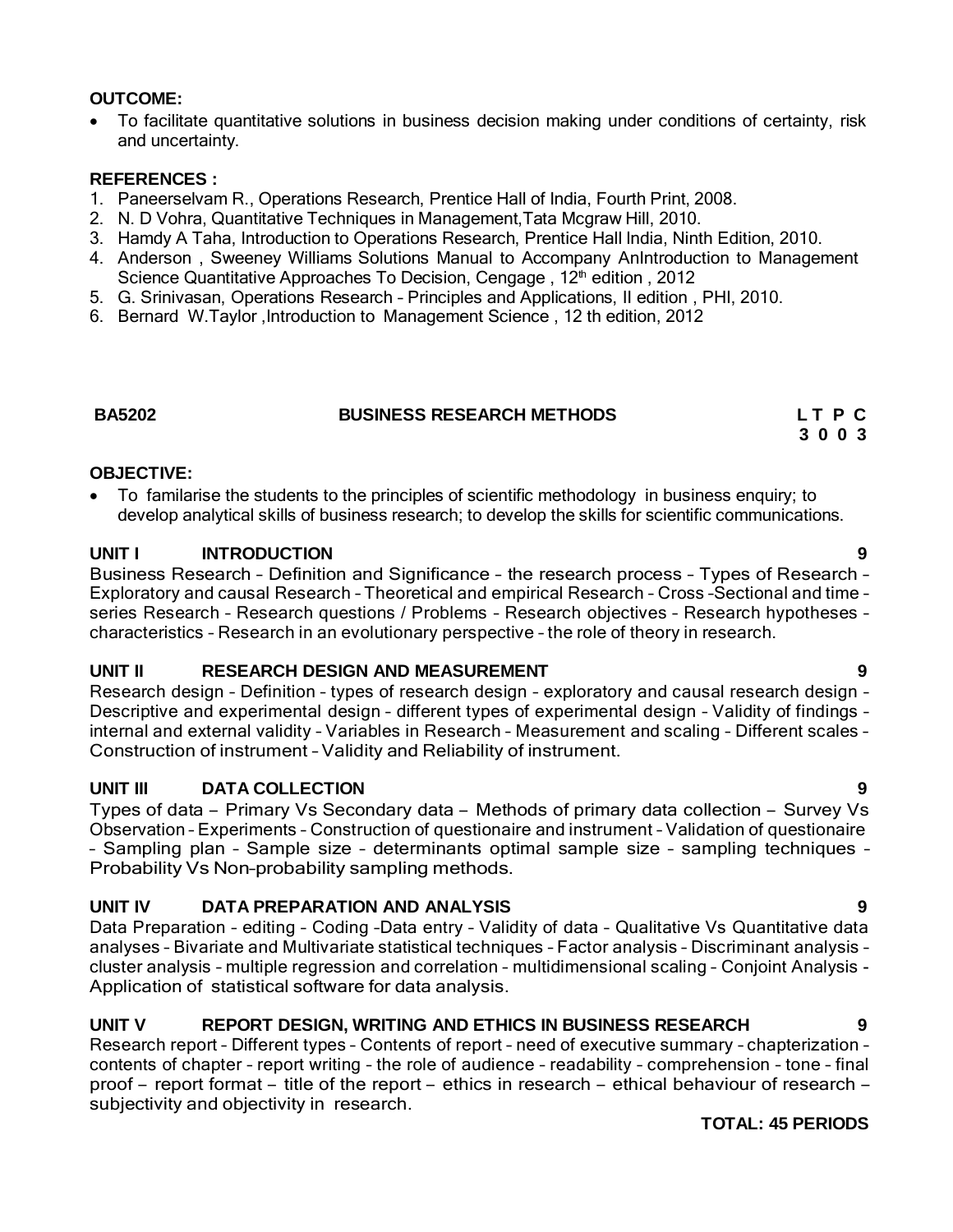### **OUTCOME:**

• Students would become acquainted with the scientific methodology in business domain. They would also become analytically skillful. They would become familiar with the nuances of scientific communications.

### **REFERENCES :**

- 1. Donald R. Cooper, Pamela S. Schindler and J K Sharma, Business Research methods, 11<sup>th</sup> Edition, Tata Mc Graw Hill, New Delhi, 2012.
- 2. Alan Bryman and Emma Bell, Business Research methods, 3<sup>rd</sup> Edition, Oxford University Press, New Delhi, 2011.
- 3. Uma Sekaran and Roger Bougie, Research methods for Business, 5<sup>th</sup> Edition, Wiley India, New Delhi, 2012.
- 4. William G Zikmund, Barry J Babin, Jon C.Carr, Atanu Adhikari,Mitch Griffin, Business Research methods, A South Asian Perspective, 8<sup>th</sup> Edition, Cengage Learning, New Delhi, 2012.

#### **BA5203 FINANCIAL MANAGEMENT L T P C**

**4 0 0 4**

### **OBJECTIVES:**

Facilitate student to

- Understand the operational nuances of a Finance Manager
- Comprehend the technique of making decisions related to finance function

#### **UNIT I FOUNDATIONS OF FINANCE: 9**

Introduction to finance- Financial Management – Nature, scope and functions of Finance, organization of financial functions, objectives of Financial management, Major financial decisions – Time value of money – features and valuation of shares and bonds – Concept of risk and return – single asset and of a portfolio.

### **UNIT II INVESTMENT DECISIONS: 9**

Capital Budgeting: Principles and techniques - Nature of capital budgeting- Identifying relevant cash flows - Evaluation Techniques: Payback, Accounting rate of return, Net Present Value, Internal Rate of Return, Profitability Index - Comparison of DCF techniques Concept and measurement of cost of capital - Specific cost and overall cost of capital.

### **UNIT III FINANCING AND DIVIDEND DECISION: 9**

Leverages - Operating and Financial leverage – measurement of leverages – degree of Operating & Financial leverage – Combined leverage, EBIT – EPS Analysis- Indifference point.

Capital structure – Theories – Net Income Approach, Net Operating Income Approach, MM Approach – Determinants of Capital structure.

Dividend decision- Issues in dividend decisions, Importance, Relevance & Irrelevance theories – Walter"s – Model, Gordon"s model and MM model. – Factors determining dividend policy – Types of dividend policies – forms of dividend

### **UNIT IV WORKING CAPITAL MANAGEMENT: 9**

Principles of working capital: Concepts, Needs, Determinants, issues and estimation of working capital - Accounts Receivables Management and factoring - Inventory management - Cash management - Working capital finance : Trade credit, Bank finance and Commercial paper.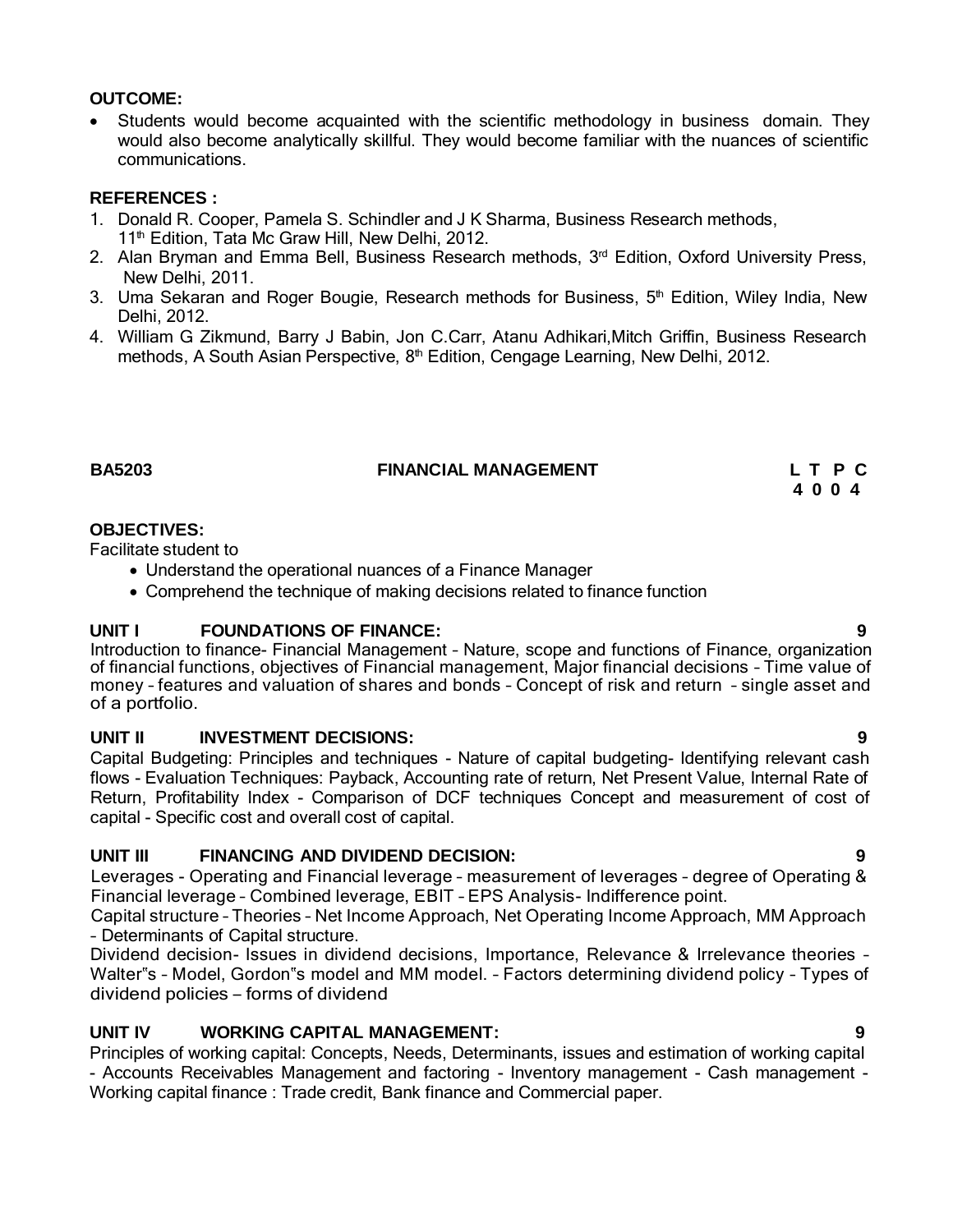### **UNIT V LONG TERM SOURCES OF FINANCE: 9**

Indian capital and stock market, New issues market Long term finance: Shares, debentures and term loans, lease, hire purchase, venture capital financing, Private Equity.

#### **OUTCOME:**

Possess the techniques of managing finance in an organization

#### **REFERENCES :**

- 1. M.Y. Khan and P.K.Jain Financial management, Text, Problems and cases Tata McGraw Hill, 6<sup>th</sup> edition, 2011.
- 2. M. Pandey Financial Management, Vikas Publishing House Pvt. Ltd.,  $10<sup>th</sup>$  edition, 2012.
- 3. Aswat Damodaran, Corporate Finance Theory and practice, John Wiley & Sons, 2011.
- 4. James C. Vanhorne -Fundamentals of Financial Management- PHI Learning, 11<sup>th</sup> Edition, 2012.
- 5. Prasanna Chandra, Financial Management, 9<sup>th</sup> edition, Tata McGraw Hill, 2012.
- 6. G.Sudersena Reddy, Financial Management- Principles & Practices, Himalaya Publishing House, 2nd Edition, 2010
- 7. Srivatsava, Mishra, Financial Management, Oxford University Press, 2011
- 8. Parasuraman.N.R, Financial Management, Cengage, 2014.
- 9. William R.Lasher, Financial Management, 7<sup>th</sup> Edition, Cengage, 2014.
- 10. Brigham and Ehrhardt, Financial Management,  $14<sup>th</sup>$  edition, Cengage, 2015.

# **BA5204 HUMAN RESOURCE MANAGEMENT L T P C**

#### **OBJECTIVE:**

 To provide knowledge about management issues related to staffing, training, performance, compensation, human factors consideration and compliance with human resource requirements.

#### **UNIT I PERSPECTIVES IN HUMAN RESOURCE MANAGEMENT 5**

Evolution of human resource management – The importance of the human factor – Challenges – Inclusive growth and affirmative action -Role of human resource manager – Human resource policies – Computer applications in human resource management – Human resource accounting and audit.

#### **UNIT II THE CONCEPT OF BEST FIT EMPLOYEE 8**

Importance of Human Resource Planning – Forecasting human resource requirement –matching supply and demand - Internal and External sources. Recruitment - Selection – induction – Socialization benefits.

#### **UNIT III TRAINING AND EXECUTIVE DEVELOPMENT 10**

Types of training methods –purpose- benefits- resistance. Executive development programmes – Common practices - Benefits – Self development – Knowledge management.

### **UNIT IV SUSTAINING EMPLOYEE INTEREST 12**

Compensation plan – Reward – Motivation – Application of theories of motivation – Career management – Development of mentor – Protégé relationships.

#### **UNIT V PERFORMANCE EVALUATION AND CONTROL PROCESS 10**

Method of performance evaluation – Feedback – Industry practices. Promotion, Demotion, Transfer and Separation – Implication of job change. The control process – Importance – Methods – Requirement of effective control systems grievances – Causes – Implications – Redressal methods.

**TOTAL: 45 PERIODS**

**TOTAL: 45 PERIODS**

**3 0 0 3**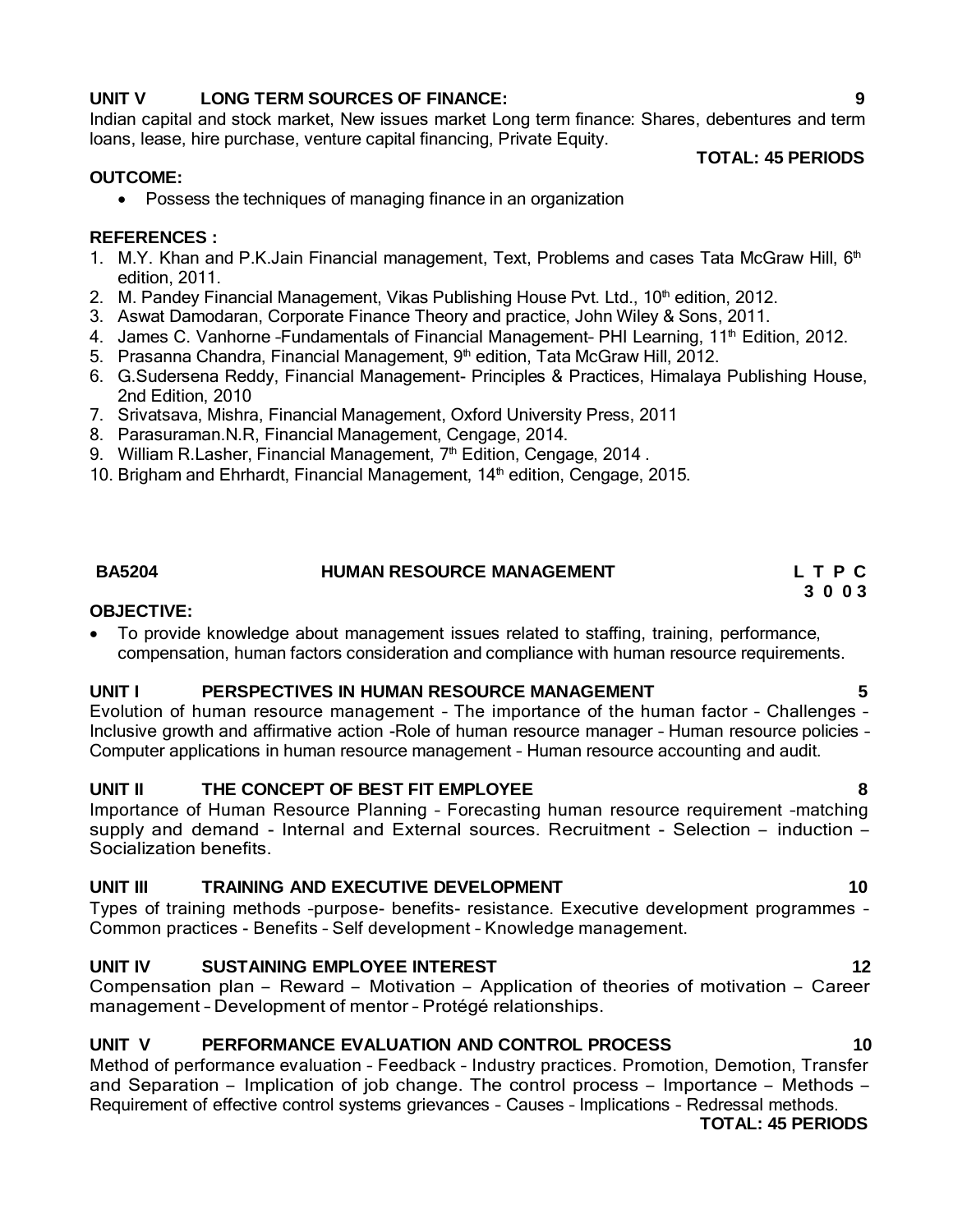### **OUTCOME:**

Students will gain knowledge and skills needed for success as a human resources professional

### **REFERENCES :**

- 1. Dessler Human Resource Management, Pearson Education Limited, 14th Edition, 2015.
- 2. Decenzo and Robbins, Fundamentals of Human Resource Management, Wiley, 11<sup>th</sup> Edition, 2013.
- 3. Luis R.Gomez-Mejia, David B.Balkin, Robert L Cardy. Managing Human Resource. PHI Learning. 2012
- 4. Bernadin, Human Resource Management, Tata Mcgraw Hill, 8<sup>th</sup> edition 2012.
- 5. Wayne Cascio, Managing Human Resource, McGraw Hill, 2007.
- 6. Ivancevich, Human Resource Management, McGraw Hill 2012.
- 7. Uday Kumar Haldar, Juthika Sarkar. Human Resource management. Oxford. 2012

# **BA5205 INFORMATION MANAGEMENT L T P C**

### **3 0 0 3**

### **OBJECTIVES :**

- To understand the importance of information in business
- To know the technologies and methods used for effective decision making in an organization.

### **UNIT I INTRODUCTION 10**

Data, Information, Intelligence, Information Technology, Information System, evolution, types based on functions and hierarchy, System development methodologies, Functional Information Systems, DSS, EIS, KMS, GIS, International Information System.

#### **UNIT II SYSTEM ANALYSIS AND DESIGN 10**

Case tools - System flow chart, Decision table, Data flow Diagram (DFD), Entity Relationship (ER), Object Oriented Analysis and Design(OOAD), UML diagram.

### **UNIT III DATABASE MANAGEMENT SYSTEMS 9**

DBMS – HDBMS, NDBMS, RDBMS, OODBMS, Query Processing, SQL, Concurrency Management, Data warehousing and Data Mart

### **UNIT IV SECURITY, CONTROL AND REPORTING 8**

Security, Testing, Error detection, Controls, IS Vulnerability, Disaster Management, Computer Crimes, Securing the Web, Intranets and Wireless Networks, Software Audit, Ethics in IT, User Interface and reporting.

### **UNIT V NEW IT INITIATIVES 8**

Role of information management in ERP, e-business, e-governance, Data Mining, Business Intelligence, Pervasive Computing, Cloud computing, CMM. **TOTAL: 45 PERIODS**

### **OUTCOME**

Gains knowledge on effective applications of information systems in business

# **REFERENCES :**

1. Robert Schultheis and Mary Summer, Management Information Systems – The Managers View, Tata McGraw Hill, 2008.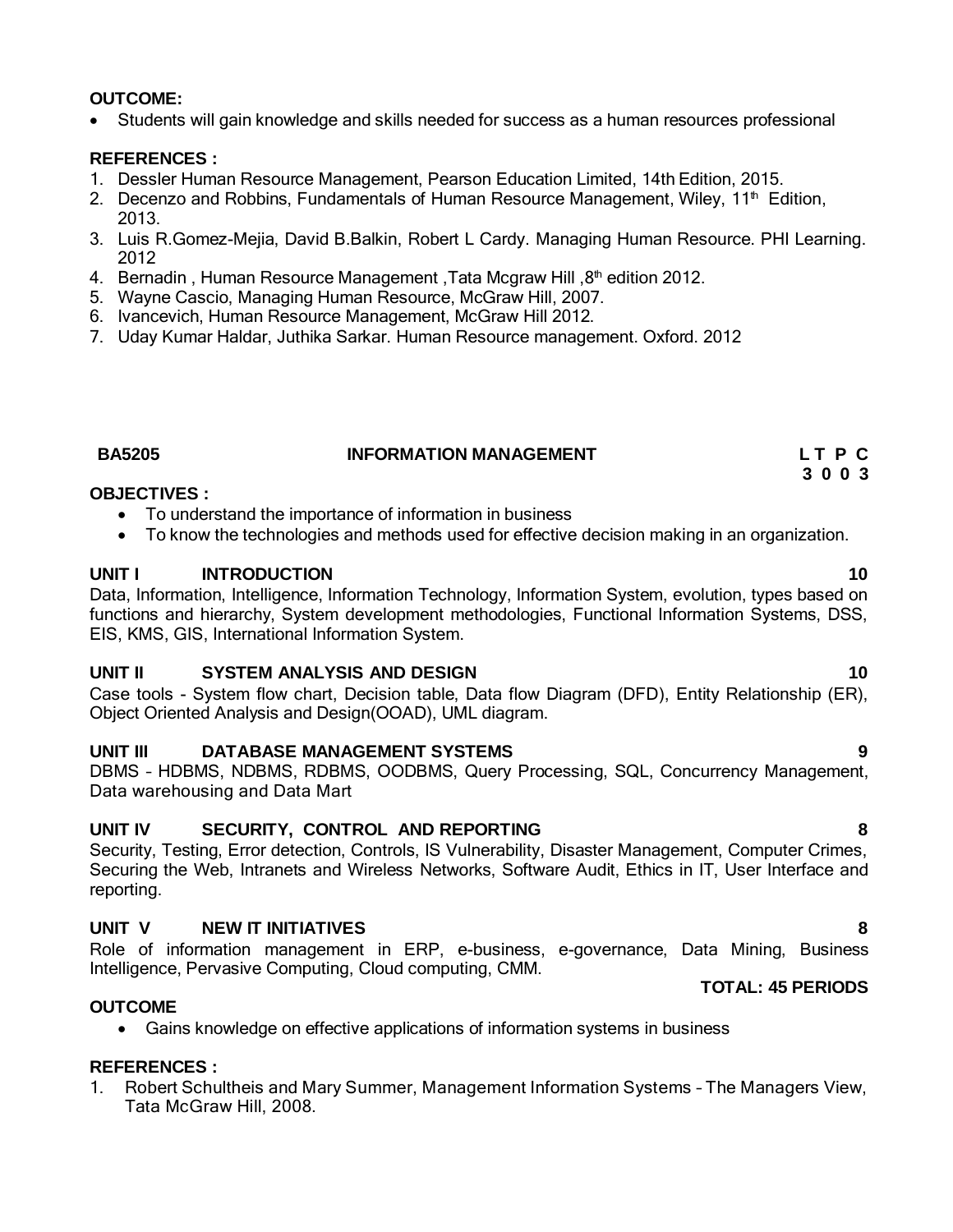- 2. Kenneth C. Laudon and Jane Price Laudon, Management Information Systems Managing the digital firm, PHI Learning / Pearson Education, PHI, Asia, 2012.
- 3. Rahul de, MIS in Business, Government and Society, Wiley India Pvt Ltd, 2012
- 4. Gordon Davis, Management Information System : Conceptual Foundations, Structure and Development, Tata McGraw Hill, 21<sup>st</sup> Reprint 2008.
- 5. Haag, Cummings and Mc Cubbrey, Management Information Systems for the Information Age, McGraw Hill, 2005. 9<sup>th</sup> edition, 2013.
- 6. Turban, McLean and Wetherbe, Information Technology for Management –Transforming Organisations in the Digital Economy, John Wiley, 6<sup>th</sup> Edition, 2008.
- 7. Raymond McLeod and Jr. George P. Schell, Management Information Systems,Pearson Education, 2007.
- 8. James O Brien, Management Information Systems Managing Information Technology in the Ebusiness enterprise, Tata McGraw Hill, 2004.
- 9. Raplh Stair and George Reynolds, Information Systems, Cengage Learning,  $10<sup>th</sup>$  Edition, 2012
- 10. Corey Schou and Dan Shoemaker, Information Assurance for the Enterprise <sup>A</sup> Roadmap to Information Security, Tata McGraw Hill, 2007.
- 11. Frederick Gallegor, Sandra Senft, Daniel P. Manson and Carol Gonzales,Information Technology Control and Audit, Auerbach Publications, 4<sup>th</sup> Edition, 2013.

### **BA5206 OPERATIONS MANAGEMENT L T P C**

**3 0 0 3**

#### **OBJECTIVE:**

 To provide a broad introduction to the field of operations management and explain the concepts, strategies , tools and techniques for managing the transformation process that can lead to competitive advantage.

#### **UNIT I INTRODUCTION TO OPERATIONS MANAGEMENT 9**

Operations Management – Nature, Importance, historical development, transformation processes, differences between services and goods, a system perspective, functions, challenges, current priorities, recent trends; Operations Strategy – Strategic fit , framework; Supply Chain Management

#### **UNIT II FORECASTING, CAPACITY AND FACILITY DESIGN 9**

Demand Forecasting – Need, Types, Objectives and Steps. Overview of Qualitative and Quantitative methods. Capacity Planning – Long range, Types, Developing capacity alternatives. Overview of sales and operations planning. Overview of MRP, MRP II and ERP.

Facility Location – Theories, Steps in Selection, Location Models. Facility Layout – Principles, Types, Planning tools and techniques.

#### **UNIT III DESIGN OF PRODUCT, PROCESS AND WORK SYSTEMS 9**

Product Design – Influencing factors, Approaches, Legal, Ethical and Environmental issues. Process – Planning, Selection, Strategy, Major Decisions. Work Study – Objectives, Procedure. Method Study and Motion Study. Work Measurement and Productivity – Measuring Productivity and Methods to improve productivity.

#### **UNIT IV MATERIALS MANAGEMENT 9**

Materials Management – Objectives, Planning, Budgeting and Control. Purchasing – Objectives, Functions, Policies, Vendor rating and Value Analysis. Stores Management – Nature, Layout, Classification and Coding. Inventory – Objectives, Costs and control techniques. Overview of JIT.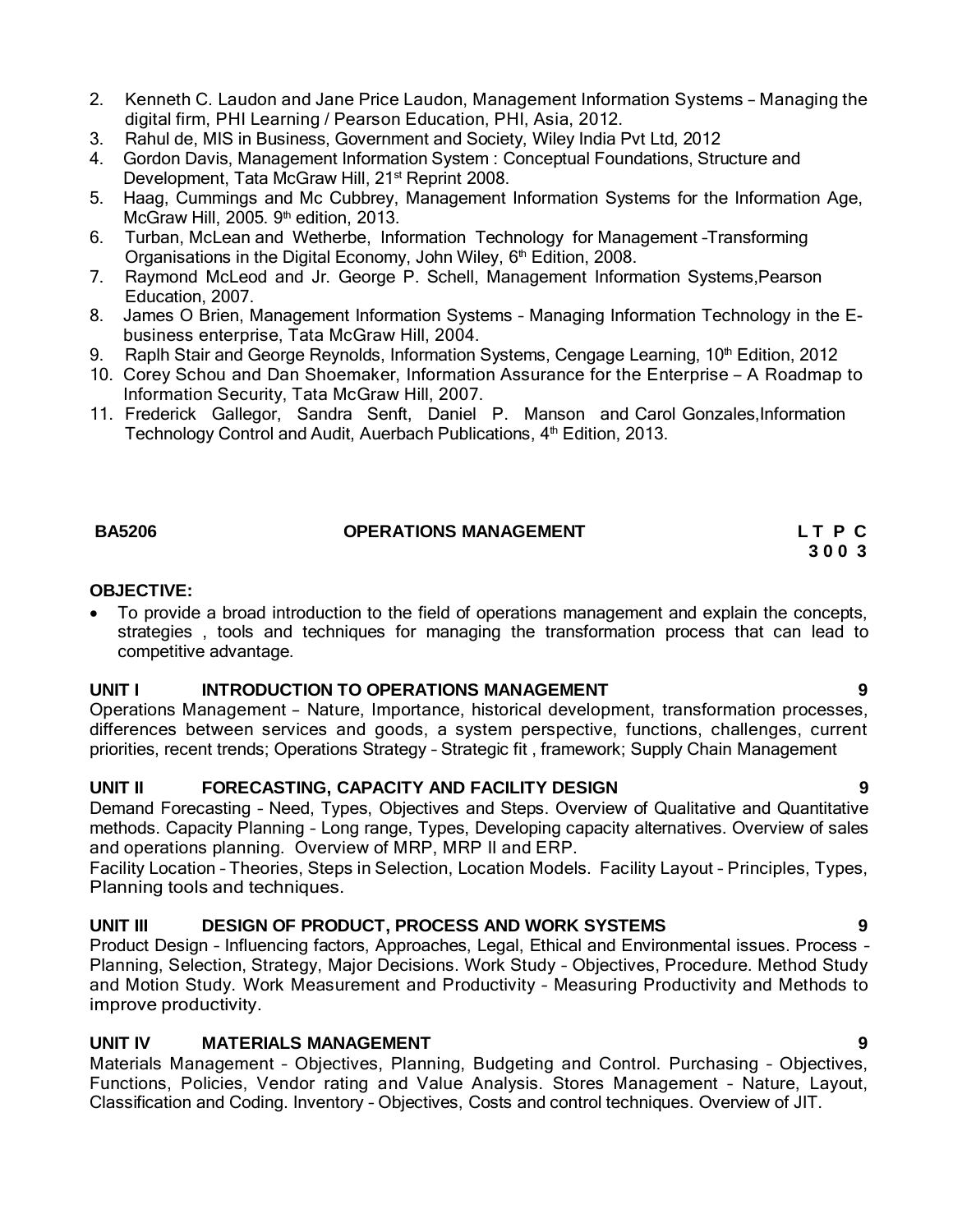### **UNIT V SCHEDULING AND PROJECT MANAGEMENT 9**

Project Management – Scheduling Techniques, PERT, CPM; Scheduling - work centers – nature, importance; Priority rules and techniques, shop floor control; Flow shop scheduling – Johnson's Algorithm – Gantt charts; personnel scheduling in services.

### **TOTAL: 45 PERIODS**

### **OUTCOME:**

 Understanding of the strategic and operational decisions in managing manufacturing and service organizations and appreciation of the role of operations management function in an organization.

#### **REFERENCES :**

- 1. Richard B. Chase, Ravi Shankar, F. Robert Jacobs, Nicholas J. Aquilano, Operations and Supply Management, Tata McGraw Hill, 12<sup>th</sup> Edition, 2010.
- 2. Norman Gaither and Gregory Frazier, Operations Management, South Western Cengage, 2002.
- 3. William J Stevenson, Operations Management, Tata McGraw Hill,  $11<sup>th</sup>$  Edition, 2015.
- 4. Russel and Taylor, Operations Management, Wiley, 8th Edition, 2015.
- 5. Kanishka Bedi, Production and Operations Management, Oxford University,3rd Edition, 2013.
- 6. Chary S. N, Production and Operations Management, Tata McGraw Hill, 5<sup>th</sup> Edition, 2013.
- 7. Aswathappa K and Shridhara Bhat K, Production and Operations Management, Himalaya Publishing House, Revised Second Edition, 2008.
- 8. Mahadevan B, Operations Management Theory and practice, Pearson Education, 3<sup>rd</sup> Edition, 2015
- 9. Pannerselvam R, Production and Operations Management, Prentice Hall India, Second Edition, 2008.

### **BA5207 MARKETING MANAGEMENT L T P C**

**4 0 0 4**

#### **OBJECTIVES**:

- Developing an understanding of ideas and nuances of modern marketing
- Describe the process to formulate and manage the B2B marketing strategy including all key components.
- Explain the techniques to conduct market analysis practices including market segmentation and targeting.
- Compare and contrast different perspectives that characterize the study of consumer behavior.
- Explain the role of IMC in the overall marketing program.

### **UNIT I INTRODUCTION 12**

Marketing – Definitions - Conceptual frame work – Marketing environment : Internal and External - Marketing interface with other functional areas – Production, Finance, Human Relations Management, Information System. Marketing in global environment – Prospects and Challenges.

### **UNIT II MARKETING STRATEGY 12**

Marketing strategy formulations – Key Drivers of Marketing Strategies - Strategies for Industrial Marketing – Consumer Marketing –– Services marketing – Competitor analysis - Analysis of consumer and industrial markets – Strategic Marketing Mix components.

## **UNIT III MARKETING MIX DECISIONS 12**

Product planning and development – Product life cycle – New product Development and Management – Market Segmentation – Targeting and Positioning – Channel Management – Advertising and sales promotions – Pricing Objectives, Policies and methods.